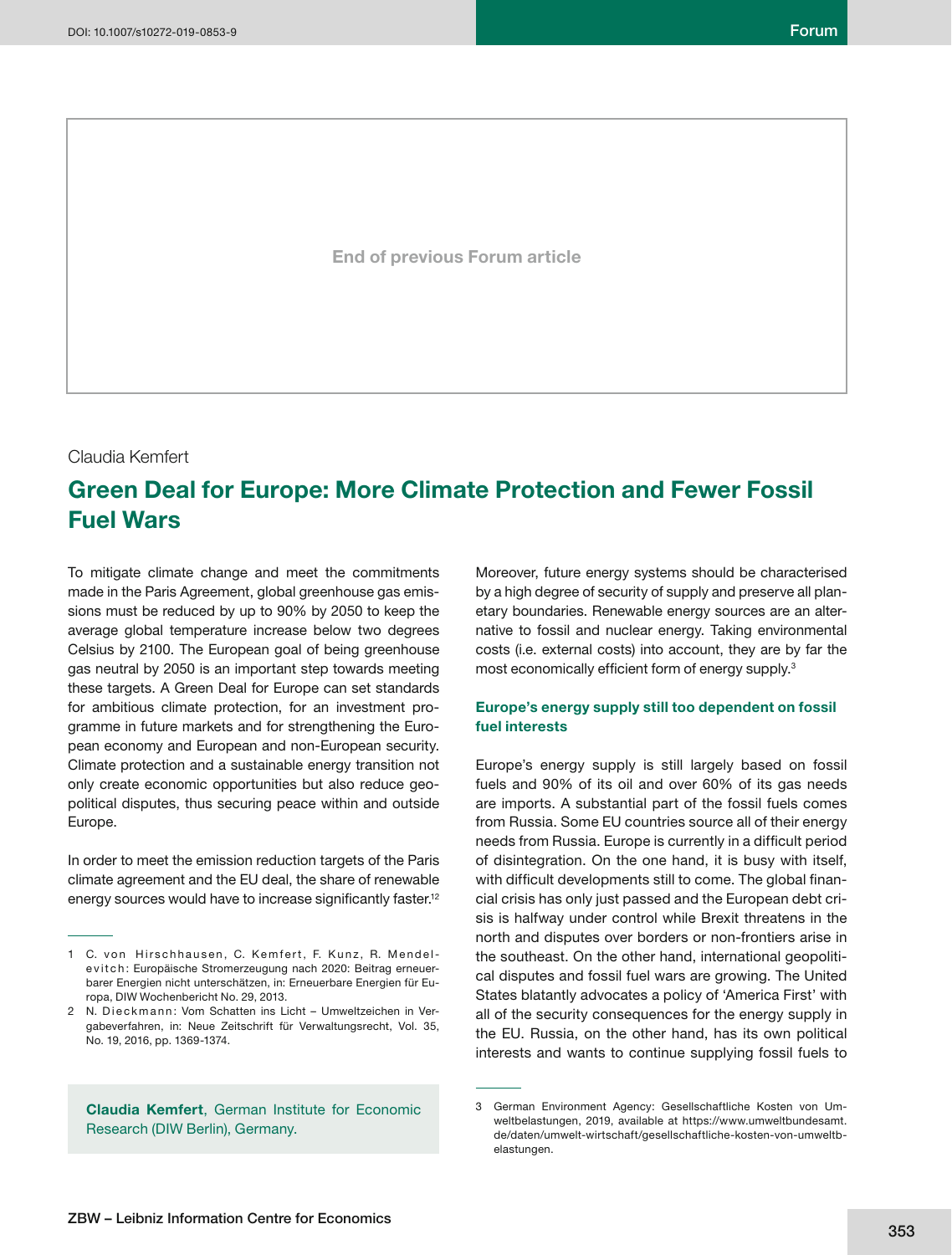Europe on good terms. The geopolitical disputes endanger the EU's energy supply security yet again.

Nothing would currently put the European economy at greater risk than a serious disruption of energy supplies. Volatile, rising oil and gas prices are affecting the local economy. Due to low prices, there seems to be no great danger of this at the moment. In reality, however, we are moving in a worrying direction in terms of energy security. There is currently a ruthless global competition for interests in the oil and gas business with two simple objectives.

On the supply side, competition from exporting countries is to be weakened economically. The trigger for the sellout of fossil fuels was the expansion of oil and gas production in the US by fracking. This led to massive oversupply and resulting price reductions. As a consequence, there are considerable economic distortions in almost all oil-producing countries. This 'battle for fossil fuels' would intensify if demand for fossil fuels were to fall. To ensure that the sales market does not become smaller, the importing countries should be kept as customers. The second goal on the supply side is therefore to make it as difficult as possible for the importing countries to save energy and switch to alternative energies. The strategy is also to make the buyer countries feel secure. Should an interruption occur, however, sufficient supplies on the international markets and also a strategic oil reserve will secure supplies for a few weeks. But such developments would result in considerable price increases, which would have negative economic consequences in oil-based economies.

Current US policy is also threatening to Europe. The US withdrew not only from the climate treaty but also from the Iran treaty, claiming it is a "bad deal" that "damages America". A trade war that was proclaimed by the announcement of import tariffs escalated when the US threatened to impose sanctions if Germany continued with the Nord Stream 2 project, which supplies Russian gas to Germany. For the US, this is only about one thing: selling American oil or gas at the highest price and banning competitors. This calculation appears to work: at least for oil, prices are currently rising continuously, thereby benefiting oil-producing countries  $-$  first and foremost Saudi Arabia and the US. The fact that Russia is also benefiting from high oil prices is hardly cause to rejoice. The US wants to gain higher shares in the gas market and is openly intervening against the planned gas pipeline. Admittedly, the Nord Stream 2 pipeline is certainly to be criticised: it is economically questionable, its energy efficiency is dubious and, above all, it is politically nonsensical. Even the first leg of the pipeline

was very expensive and, to a large extent, underutilised. There are numerous routes that can be used such as the pipeline through Ukraine for the transport of liquefied gas. Contrary to the predictions of the proponents of the pipeline, there will be no 'gas gap'. As previously mentioned, fracking in the US has led to an oversupply of gas on the international markets. Many European countries are diversifying their gas imports and using liquefied natural gas (LNG), which can be transported flexibly by ship. Only Germany has decided not to build an LNG terminal but to expand the Nord Stream pipeline. This is an expensive strategy and will drive up consumer prices, even if the pipeline operators claim the opposite.

Europe's demand for gas will decrease if climate targets are met. It is true that gas will play a role in the transition period both for electricity generation and for heat production and as a fuel in mobility. However, gas will be increasingly replaced by climate-neutral energies. Natural gas is already competing with renewable energy sources. Renewable energy sources are becoming cheaper and cheaper, and their share of the energy mix will continue to increase, so that the 'bridging function' of gas is not given. The Nord Stream pipeline reduces market flexibility, increases dependency on gas supplies from Russia and has been tied to relatively expensive gas imports for decades. This contradicts the objectives of the European Energy Union. The construction of such a pipeline prevents the switch to renewable energy sources and causes expensive login effects and stranded investments. Such costly construction will only pay off if the pipeline is used in its full capacity for many decades to come. There are numerous other pipelines that can also be used to meet the declining gas demand in Europe. The pipeline is not only expensive, it also contradicts the EU's energy goals. Nord Stream 2 is therefore unnecessary both economically and politically.4

# **Europe's Energy Union to strengthen security of supply**

With the initiative of an Energy Union, Europe has established the goal of strengthening the security of the energy supply and jointly implementing climate protection and the efficient use of energy. Common targets for the expansion of renewable energy sources and the efficient and affordable use of energy and climate protection should help to implement the European energy system transformation. Ultimately, the energy supply in Europe can

<sup>4</sup> A. Neumann, L. Göke, F. Holz, C. Kemfert, C. von Hirschhausen: Erdgasversorgung: Weitere Ostsee-Pipeline ist überflüssig, DIW Wochenbericht No. 27, 2018.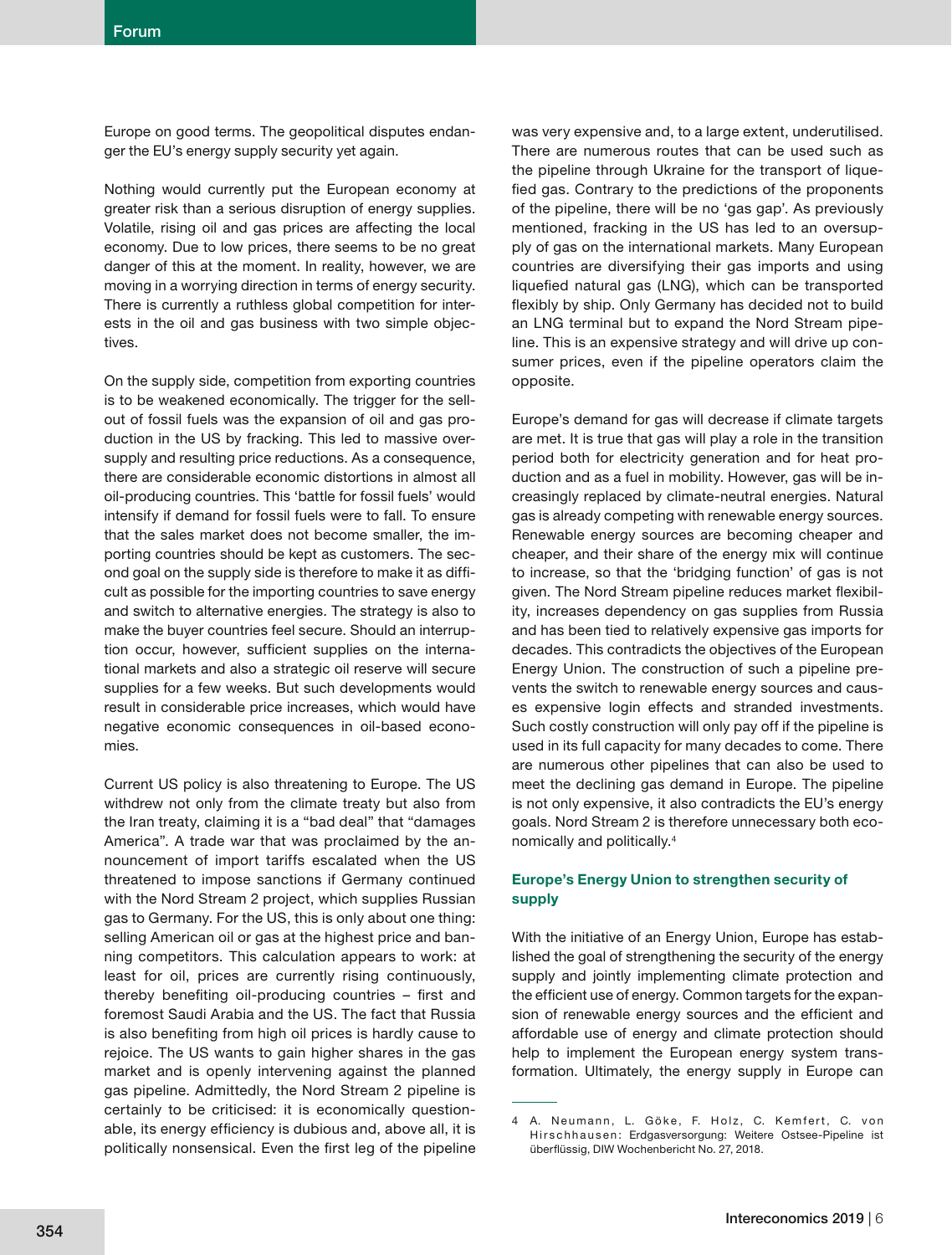be secured by reducing the energy import dependency, strengthening the domestic energy supply, diversifying energy supplies and making efficient and optimised use of energy infrastructure and strategic storage facilities. The Energy Union is to be the foundation and the driver of a European energy system transformation. Numerous European countries such as Germany, Austria, Denmark and Scandinavian countries rely on a consistent expansion of renewable energy sources. At the same time, caution is being used to ensure that the conversion and promotion of renewable energy sources do not conflict with the European Union's state aid directives. Many EU countries, including Germany, have often had their aid examined and can only promote innovative new technologies under strict conditions: They must first assert themselves in the market and they must have cost-cutting potential.

As soon as the market is established, assistance should be phased out or only play a supporting role. In the case of renewable energy sources, for example, it is now increasingly necessary to switch from a pay-as-you-go system to one of tenders. The fact that this prioritises more expensive and less efficient systems - and above all large suppliers – has been observed in many EU countries such as the UK as well as Germany recently during the first tests of solar free-field systems. It is particularly surprising that Europe is now allowing financial aid that does not meet all these conditions: For an old, particularly high-risk technology, aid is allowed that is not expected to diminish due to technological progress or economies of scale and is granted over a period of 35 years.

This, in particular, applies to the financial aid that the UK wants to introduce for the construction of nuclear power stations. As this is tremendously expensive, they intend to finance it with a pay-as-you-go system on electricity: 11 cents/kWh will be paid for the construction for a period of 35 years. Only the costs of the construction – not the final disposal or dismantling or other financial risks  $-$  are included in the price. By way of comparison, wind energy currently costs nine cents/kWh and is decreasing. There is plenty of potential for wind energy in the UK – or for water or tidal power plants.

It is astonishing that Germany has not joined these complaints. Even more astonishing, however, is the fact that Europe allows all of this, even though it is a step in the wrong direction and, above all, contradicts the criteria of the EU subsidies in many respects. Europe should advocate a consistent energy future without nuclear and fossil fuels.

The EU Clean Energy package continues to open the competition for the fastest future target achievements,

#### Figure 1

#### **Share of renewable energies in gross energy consumption in the EU in 2016 and 2020**





technological innovations and market leadership in the field of climate-friendly technologies.<sup>5</sup> In addition to energy efficiency, emission reduction, research and innovation, Europe's objectives are also and especially about security of supply and a fully integrated internal energy market. It is clear to all those responsible that energy supply is a core element of the European economy. All the more alarming is the great dependence on energy imports. Overall, the countries of the Union import more than half of the energy they need. The great dependence on non-European producers is not only expensive, but also politically sensitive.

As long as the European energy market remains fragmented, it is easy for the dominant gas supplier, Russia, to exploit the dependencies of small EU countries monopolistically and, on top of that, to interfere in European domestic policy. It is time for Europe to grow together and invest in a promising energy future.

### **Europe's Green New Deal for 100% renewable energies**

Europe has set itself the target of increasing the share of renewable energy sources in its total final energy consumption to 20% by 2020. Many EU countries already meet the EU targets for the expansion of renewable energy sources (see Figure 1).

<sup>5</sup> European Commission: Clean energy for all Europeans, 2019, available at https://ec.europa.eu/energy/en/topics/energy-strategy-andenergy-union/clean-energy-all-europeans.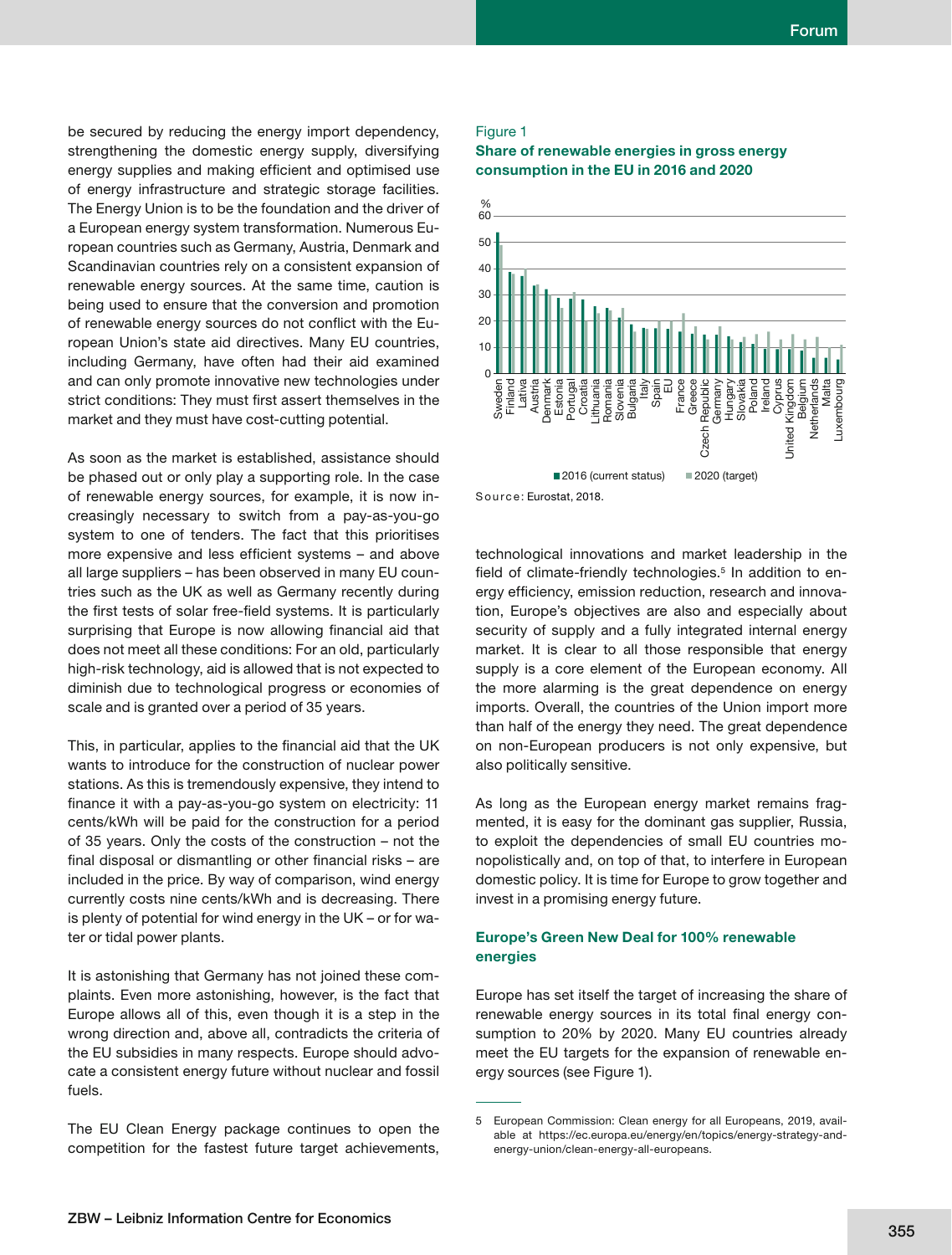The EU has already increased its share of renewable energy sources to 17%, mainly thanks to the Scandinavian countries and some Eastern European countries. Eleven countries already meet the EU's expansion targets for renewable energy sources in which not only electricity generation but also heat energy and fuels for mobility must come from renewable energy sources. In 2017, 85% of all power plant capacity was accounted for by the expansion of renewable energy sources, above all wind energy. Germany, France, the UK, Belgium and the Netherlands are unlikely to meet their expansion targets by 2020.<sup>6</sup>

The costs of renewable energy sources are lower than those of conventional energy sources.<sup>7</sup> The energy system must become more flexible, intelligent and holistic. Intelligent grids and, in the medium term, storage facilities will be much more urgently needed than fossil fuels and old structures. Achieving the EU energy system transformation will require not only significantly increasing the use of renewable energy sources, but also reducing energy consumption through targeted promotion of energysaving measures and the use of climate-friendly drive technologies.8 The EU Clean Energy package has initiated a competition to tackle these challenges and establish future market leadership in the field of climate-friendly technologies.

Initial approaches to modelling electricity and energy systems with a full supply of renewable energy sources point to their technical and economic feasibility.<sup>9</sup> Model results show that a transition to a 100% renewable energy system is both feasible and economically viable.<sup>10</sup> Previous studies show that the switch to a full supply of renewable energy sources would strengthen the economy and generate innovations and technological advantages.11 Cost reductions will be achieved primarily through increased power generation from renewable energy sources, in particular for wind power and solar photovoltaics. Falling storage costs continue to promote competitiveness. Further cost reductions will result from the networking of Europe's regions and the sector coupling between electricity, heat and transport.

If Europe is to succeed in turning its energy system around, the share of conventional energy sources such as coal and nuclear power must continue to fall. Coalfired power plants not only produce climate-hazardous greenhouse gases, thereby hindering the achievement of climate protection goals, they also produce detrimental mercury and particulate matter emissions. Even coal mining causes considerable damage to the environment. Nuclear power plants are very risky and very expensive due to the high costs associated with the construction and the dismantling of plants and the disposal of nuclear waste. These negative external effects far outweigh those of renewable energy sources.

Globally, a turning point has been reached and more and more investments are being made in renewable energy sources than in fossil fuels for electricity production.<sup>12</sup> Substantial investments will be made in sustainable climate protection technologies and infrastructures. Global transformation and the transformation of energy systems offer enormous economic opportunities and investment will lead to massive innovations and the opening of interesting future markets. Investments in renewable and climate-friendly technologies today do not need to flow into fossil or nuclear technologies. In turn, a sustainable financial system for canalisation is inevitable. Green finance architecture should be at the centre of the Green Deal.

# A sustainable financial system to finance the Green **New Deal**

A sustainable financial system requires multi-faceted action at the European level, which currently faces farreaching challenges. The state plays a special role in the development of this: On the one hand, high levels of investment are required; on the other, the development of

<sup>6</sup> Federal Ministry for the Environment, Nature Conservation and Nuclear Safety: Klimaschutzplan 2050, second edition, Berlin 2019, available at http://www.bmub.bund.de/fileadmin/Daten\_BMU/Download\_PDF/Klimaschutz/klimaschutzplan\_2050\_bf.pdf.

<sup>7</sup> C. von Hirschhausen, C. Kemfert, F. Kunz, R. Mendele vit ch: Europäische Stromerzeugung nach 2020, op. cit.

<sup>8</sup> J. Blazejczak, J. Diekmann, D. Edler, C. Kemfert, K. Neuh off, W.-P. Schill: Energy Transition Calls for High Investment, in: DIW Economic Bulletin, Vol. 3, No. 9, 2013, pp. 3-14.

<sup>9</sup> These include earlier work by the German Council of Environmental Experts, see German Advisory Council on the Environment: Climatefriendly, reliable, affordable: 100% renewable electricity supply by 2050, Statement No. 15, 2010; and German Advisory Council on the Environment: Environmental Report 2016 – An integrated approach to environmental policy, Berlin 2016, Erich Schmidt. For more recent work, see M. Child, C. Kemfert, D. Bogdanov, C. Breyer: Flexible electricity generation, grid exchange and storage for the transition to a 100% renewable energy system in Europe, in: Renewable Energy, Vol. 139, 2019, pp. 80-101, available at https://doi.org/10.1016/j. renene.2019.02.077.

<sup>10</sup> W.-P. Schill, A. Zerrahn, C. Kemfert, C. von Hirschhausen: Die Energiewende wird nicht an Stromspeichern scheitern, DIW aktuell No. 11, 2018.

<sup>11</sup> K. Hainsch, T. Burandt, C. Kemfert, K. Löffler, P.-Y. Oei, C. von Hirschhausen: Emission Pathways Towards a Low-Carbon Energy System for Europe – A Model-Based Analysis of Decarbonization Scenarios, DIW Discussion Paper No. 1745, 2018; A. Eidens, H.-K. Bartholdtsen, F. Seehaus, F. Wejda, K. Löffler: Pathways for Germany's Energy Tranfsormation Towards 2050 – A Model-based Analysis on a Federal Level, presented at the IEWT 2019, Vienna.

<sup>12</sup> IEA: World Investment Report 2016, available at http://www.bmwienergiewende.de/EWD/Redaktion/EN/Newsletter/2017/05/Meldung/ direkt\_answers\_infografik.html.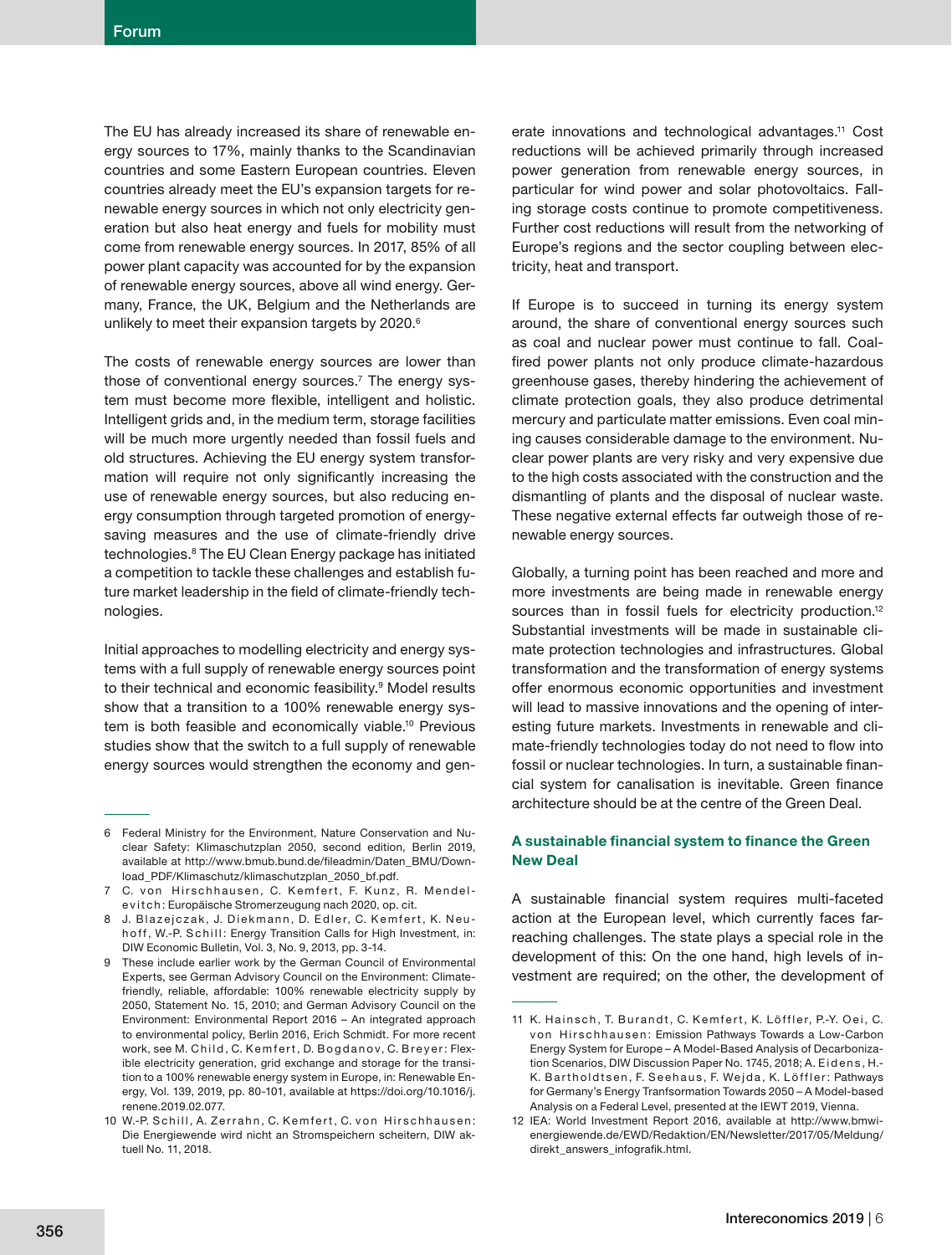political framework conditions for a transformation of the financial system goes far beyond individual investment sums.<sup>13</sup>

Sustainable finance aims to promote sustainable investments while providing the necessary resources for a transformation of our society. Sustainable investment is the general term for sustainable products and investment vehicles that take into account environmental, social and governance (ESG) aspects in their investment conditions.<sup>14</sup> One of the biggest challenges in a green financial world is a uniform definition of 'sustainable'. An imprecise and inconsistent definition can result in misleading incentives and make greenwashing – i.e. a particularly environmentally friendly presentation of a company – possible without there being a sufficient basis for it. There are currently more than 400 different standards for green bonds. Industry standards, such as the Green Bond Principles or the Climate Bonds Initiative, have become de facto market standards, but are voluntary in nature. Standards for financial market products are being developed on the basis of a sustainability classification system that is currently being defined at the EU level.<sup>15</sup> In order to simplify the correct certification of the various financial products, it is necessary to first verify that the information on the sustainability of the companies is sufficient. Thus, in parallel with the creation of standards, the companies' disclosure of obligations must be greatly expanded or extended to include sustainability aspects.16

In March 2018, the European Commission presented an action plan for financing sustainable growth.<sup>17</sup> It is based on the above-mentioned recommendations of the group of experts on the development of an EU strategy for sustainable finance. The proposals were largely taken up in

the development of legislative implementation measures. The objective of the action plan – to strengthen the contribution of the financial sector towards sustainable growth, thereby enhancing financial stability by taking environmental factors into account – is to be achieved by 1) redirecting financial market flows towards sustainable investment and growth; 2) reducing the financial risks arising from climate change (financial market stability) and; 3) promoting the transparency and long-term nature of financial and economic activities. In order to close the investment gap of around €180 billion per year and meet the EU's energy and climate goals by 2030, it is essential that companies report on their sustainability and longterm risks in a transparent manner.

The action plan proposes a total of ten actions. The first measure is the introduction of an EU classification system for sustainable economic activities, which should lead to a uniform EU taxonomy. A group of experts (Technical Expert Group on Sustainable Finance) will be responsible for the concrete design of the taxonomy. In April 2019, the European Parliament presented a draft of the taxonomy of sustainable investments, which will be further developed with the Council of Ministers and the EU Commission to include standards and labels for green financial products as part of the second measure.18 In this context, the fifth measure, which provides for the development of two sustainability benchmarks, is also important. The aim is to improve the comparability of the performance of green financial products. In addition to a low-carbon benchmark (less strictly sustainable or a benchmark that includes stocks with a CO<sub>2</sub> footprint below the industry average), a positive-carbon impact benchmark (more strictly sustainable and in line with the Paris two degrees Celsius target or a benchmark that includes stocks with a positive CO $_{\tiny 2}$  footprint) is to be developed. $^{\rm 19}$ 

The seventh measure provides for clarification of the obligations of institutional investors and asset managers, although to date this has focused solely on pension funds.<sup>20</sup> In order to be able to successfully label investments as sustainable, the ninth measure strengthens the regula-

<sup>13</sup> It is estimated that at European level alone, an additional investment of 180 billion euro annually is needed to achieve the European climate and energy targets by 2030. See European Commission: Communication from the Commission to the European Parliament, the European Council, the Council, the European Central Bank, the European Economic and Social Committee and the Committee of the Regions. Action plan: Financing sustainable growth, COM(2018) 97 final, 8 March 2018.

<sup>14</sup> K. Berensmann, N. Lindenberg: Green Finance: Akteure, Herausforderungen und Politikempfehlungen, German Development Institute, Analysen und Stellungnahmen, available at https://www. die-gdi.de/uploads/media/AuS\_14.2016.pdf.

<sup>15</sup> WWF (World Wide Fund for Nature), Germanwatch e.V., Klima-Allianz Deutschland, Fair Finance Institute, Südwind-Institut für Ökonomie und Ökumene, Fossil Free Berlin: Statement on the Final Report of the EU Expert Group on Sustainable Finance (HLEG), Berlin, Bonn and others 2018.

<sup>16</sup> Task Force on Climate-related Financial Disclosures: Recommendation of the Task Force on Climate-related Financial Disclosures, final report, June 2017, available at https://www.fsb-tcfd.org/wp-content/ uploads/2017/06/FINAL-TCFD-Report-062817.pdf.

<sup>17</sup> European Commission: Communication from the Commission to the European Parliament, op. cit.

<sup>18</sup> European Commission: Commission action plan on financing sustainable growth, Factsheet, 2018, available at https://ec.europa.eu/info/ publications/180308-action-plan-sustainable-growth\_en.

<sup>19</sup> European Parliament: Draft Report on the proposal for a regulation of the European Parliament and of the Council amending Regulation (EU) 2016/1011 on low carbon benchmarks and positive carbon impact benchmarks, Brüssel, Europäisches Parlament, 2018/0180(COD), 27 September 2018, available at http://www.europarl.europa.eu/sides/ getDoc.do?pubRef=-%2F%2FEP%2F%2FNONSGML%2BCOMPA RL%2BPE-628.440%2B01%2BDOC%2BPDF%2BV0%2F%2FEN (22.2.2019)

<sup>20</sup> See Divestment case study.